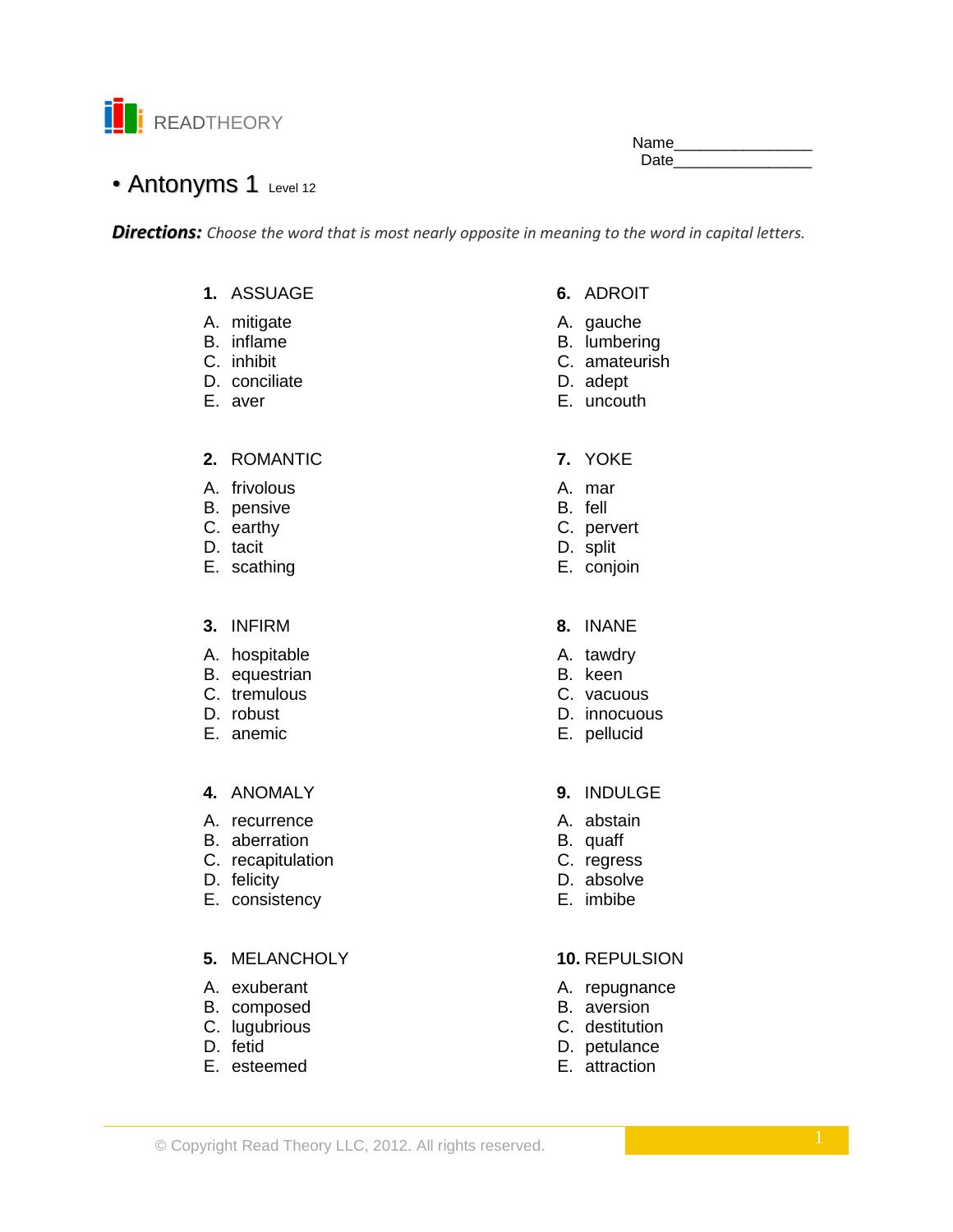# **Answers and Explanations**

### 1) **B**

The word *assuage* means to ease or make less severe. A massage can assuage pain in one's muscles. The opposite of assuage is to worsen or agitate. Because *inflame* means to make more heated or violent, choice **(B)** is correct.

**(A)** is incorrect because *mitigate* means to soften. This is practically synonymous with *assuage*, not the opposite of it.

**(C)** is incorrect because *inhibit* means to hold back. This is not the opposite of *assuage*.

**(D)** is incorrect because *conciliate* means to placate. This is not the opposite of *assuage*.

**(E)** is incorrect because *aver* means to declare to be true. This is not the opposite of *assuage*.

### 2) **C**

The word *romantic* means fanciful or unrealistic. For example, most utopian ideas are considered romantic, since they are idealized and practically impossible to carry out fully. The opposite of romantic is practical or realistic. Because *earthy* means realistic or practical, choice **(C)** is correct.

**(A)** is incorrect because *frivolous* means petty or trivial. This is not the opposite of *romantic*.

**(B)** is incorrect because *pensive* means dreamily thoughtful. This is nearly synonymous with *romantic*, not the opposite of it.

**(D)** is incorrect because *tacit* means silently understood or implied. This is not the opposite of *romantic*.

**(E)** is incorrect because *scathing* means harshly critical. This is not the opposite of *romantic*.

### 3) **D**

The word *infirm* means feeble or weak in body or health. A very old dog would likely be infirm. The opposite of infirm is strong in health. Because *robust* means strong and healthy, choice **(D)** is correct.

**(A)** is incorrect because *hospitable* means receptive or open. This is not the opposite of *infirm*.

**(B)** is incorrect because *equestrian* means mounted on horseback. This is not the opposite of *infirm*.

**(C)** is incorrect because *tremulous* means quivering or fearful. This is not the opposite of *infirm*.

**(E)** is incorrect because *anemic* means listless or weak. This is synonymous with *infirm*, not the opposite of it.

### 4) **E**

The word *anomaly* means irregularity or deviation from the norm. For example, snow in July would be a weather anomaly in most parts of the Northern Hemisphere. The opposite of an anomaly is something that happens routinely. Because *consistency* is a steadfast adherence to routine or form, choice **(E)** is correct.

**(A)** is incorrect because a *recurrence* is something that has occurred more than once. This is not the opposite of *anomaly*, since the fact that something has occurred more than once does not mean it happens routinely.

**(B)** is incorrect because an *aberration* is something different from the usual. This is synonymous with *anomaly*, not the opposite of it.

**(C)** is incorrect because a *recapitulation* is a brief summary that restates the main points of an argument. This is not the opposite of *anomaly*.

**(D)** is incorrect because *felicity* is feeling great happiness. This is not the opposite of *anomaly*.

### 5) **A**

The word *melancholy* means sad or depressed. The opposite of depressed is cheery. Because *exuberant* means happy or having high spirits, choice **(A)** is correct.

**(B)** is incorrect because *composed* means acting sober or calm. This is not the opposite of *melancholy*.

**(C)** is incorrect because *lugubrious* means sorrowful. This is practically synonymous with *melancholy*, not the opposite of it.

**(D)** is incorrect because *fetid* means foul-smelling. This is not the opposite of *melancholy*.

**(E)** is incorrect because *esteemed* means highly valued or regarded. This is not the opposite of *melancholy*.